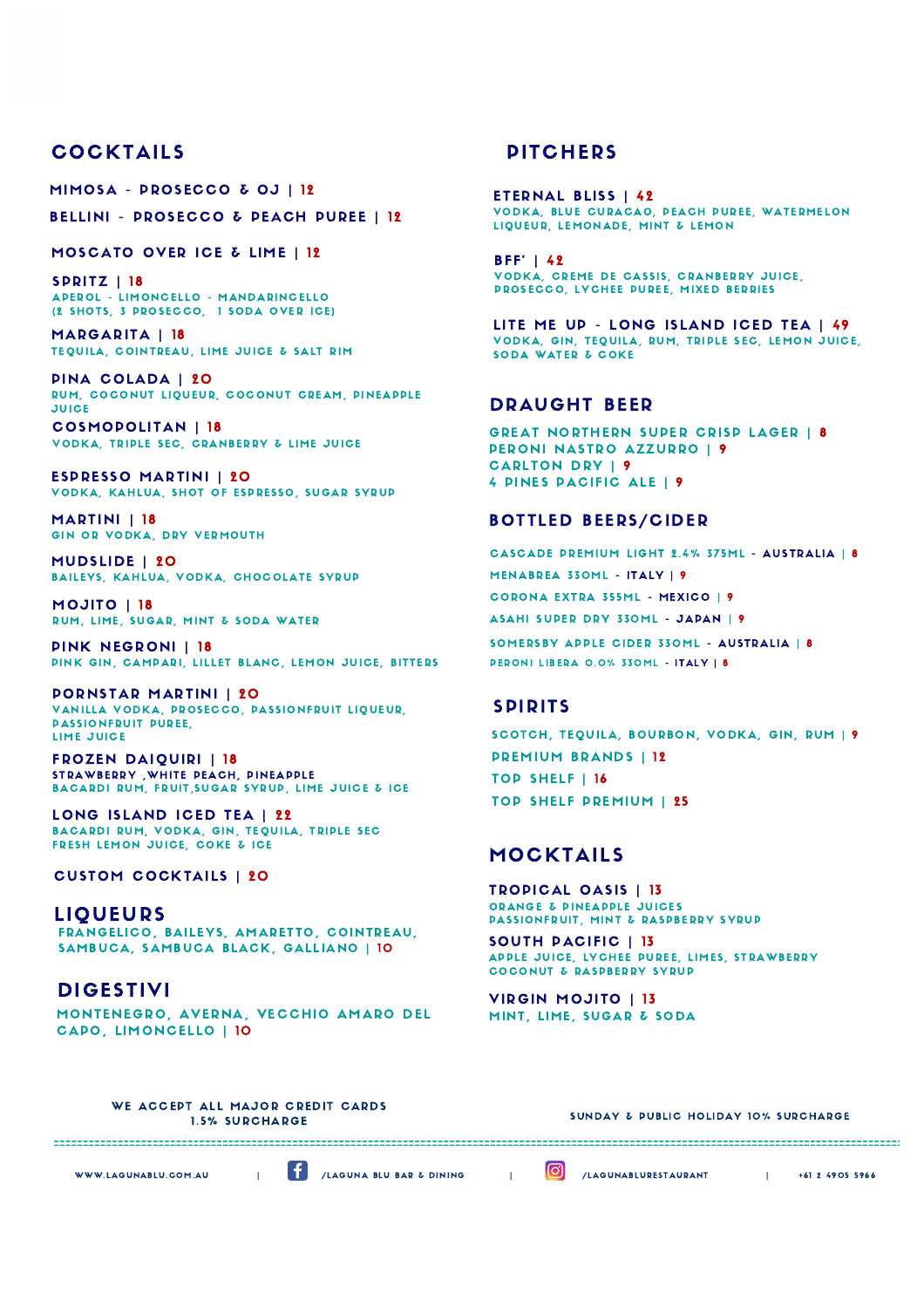# SPARKLING

SANTA MAGHERITA PROSECCO DOC **VENETO - ITALY | 12/45** 

PICCINI PROSECCO DOC EXTRA DRY VENETO - ITALY | 49

VEUVE CLICQUOT CHAMPAGNE BRUT | 149 **CHAMPAGNE - FRANCE** MCLEISH ESTATE BRUT CUVEE POKOLBIN - NSW | 49

MUMM CHAMPAGNE BRUT | 135 **CHAMPAGNE - FRANCE** 

# WHITE WINE

LAWSON DRY HILLS ESTATE SAUVIGNON BLANC 2020 MARLBOROUGH - NZ | 13/48

CAPEL VALE DEBUT SAUVIGNON BLANC SEMILLON 2020 MARGARET RIVER - WA | 13/48

PASQUA PINOT GRIGIO DELLE VENEZIE DOC 2020 **VENETO - ITALY | 12/46** 

SANTA MARGHERITA PINOT GRIGIO DOC 2020 ALTO ADIGE - ITALY | 55

MCCORKINDALE PINOT GRIS 2020 WAIPARA VALLEY - NZ | 44

AMATORE BIANCO VERONA IGT 2017 **VENETO - ITALY | 12/44** 

SENSUALE MOSCATO 2020 ACERENZA BASILICATA - ITALY | 12/44

AZTEI SARAGAT VERMENTINO IGT 2020 ISOLO DEI NURAGHI - ITALY | 48

ABBOTTS & DELAUNAY CHARDONNAY 2019 MARSEILLETTE - FRANCE | 13/48

MCLEISH ESTATE VICTORIA CHARDONNAY 2021 POKOLBIN - NSW | 49

LISA MCGUIGAN PLAT CLAUD VEGAN CHARDONNAY 2019 POKOLBIN - NSW | 55

MCLEISH ESTATE RESERVE CHARDONNAY 2017 | 59 POKOLBIN - NSW 2015 | 75 LISA MCGUIGAN GRUNER VELTLINER 2019 POKOLBIN - NSW | 49

MCLEISH ESTATE CHELSEA SEMILLON CHARDONNAY 202 1 POKOLBIN - NSW | 13/49

POKOLBIN ESTATE RIESLING 2018 HUNTER VALLEY NSW | 14/ 55

**CHERUBINO RIESLING 2019** MARGARET RIVER - WA | 49

MCLEISH ESTATE VERDELHO 2021 **POKOLBIN - NSW | 12/44** 

MCLEISH ESTATE SEMILLON/SAUVIGNON BLANC **2021** POKOLBIN - NSW | 13/48

POKOLBIN ESTATE SEMILLON 2018 | 49 POKOLBIN - NSW 2009 | 79

MCLEISH ESTATE SEMILLON 2021 | 50 POKOLBIN - NSW 2019 | 59

MCLEISH ESTATE AULD KILLIE SEMILLON 2022 | 12/44 **POKOLBIN - NSW** 

FARNESE EDIZIONE BIANCO (RATED 99 POINTS - ITALY'S BEST WINE 2020) ABRUZZO - ITALY | 139

# ROSÉ

MCLEISH ESTATE DWYER ROSE 2022 POKOLBIN - NSW | 12/44

FANTINI CALALENTA 2019 ABRUZZO - ITALY | 46

POKOLBIN - BELEBULA NEBBIOLO ROSATO 2020 POKOLBIN - NSW | 45

### DESSERT WINE

MCLEISH ESTATE JESSIC BOTRYTIS SEMILLON 375ML 202 1 **POKOLBIN - NSW | 12/49** 

GARTELMANN LIQUER MUSCAT NV POKOLBIN NSW) | 12